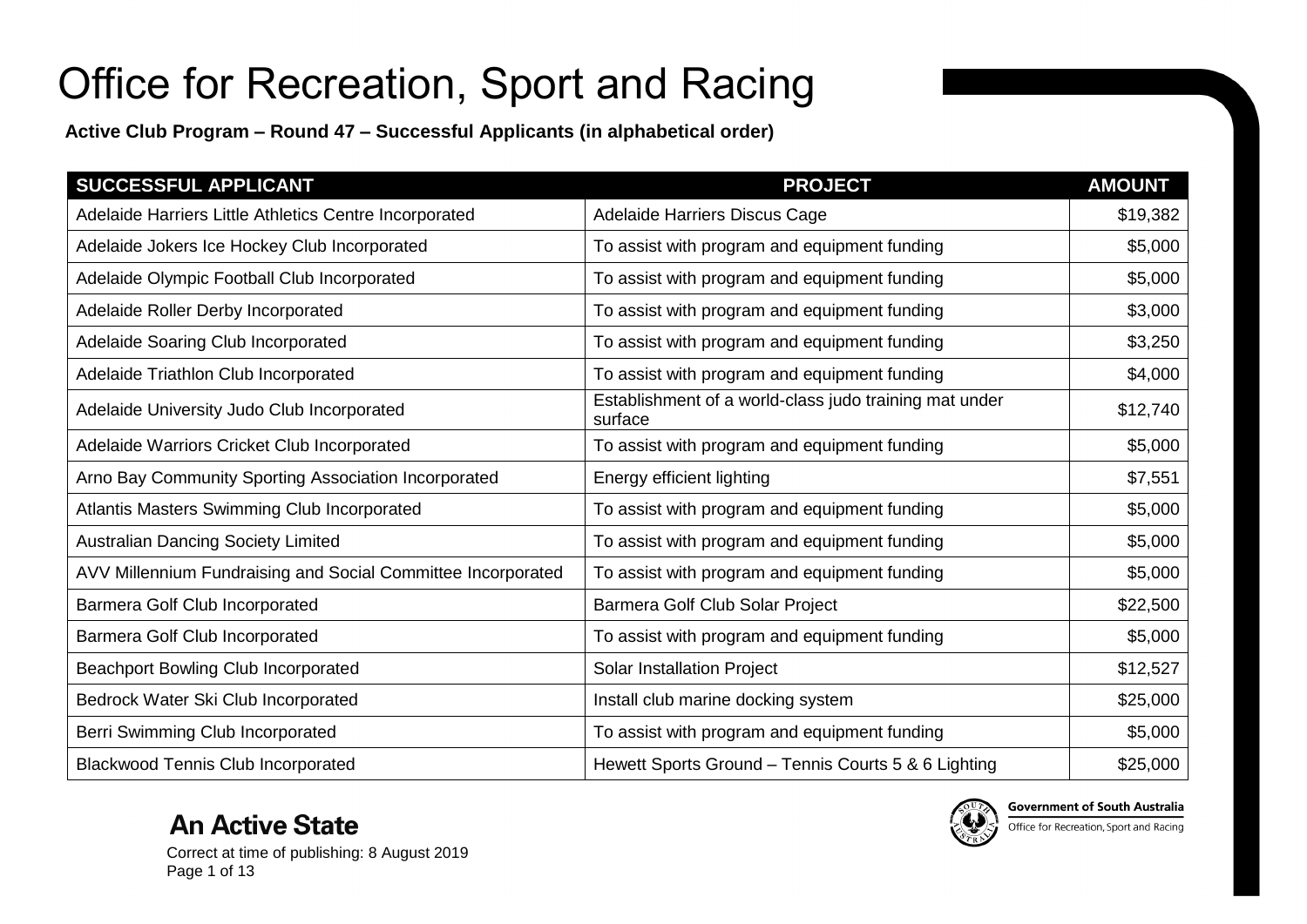| SUCCESSFUL APPLICANT                                       | <b>PROJECT</b>                                                     | <b>AMOUNT</b> |
|------------------------------------------------------------|--------------------------------------------------------------------|---------------|
| <b>Blue Lake Sports Club Incorporated</b>                  | <b>Upgrade of Lighting System</b>                                  | \$20,000      |
| Brahma Lodge Sports Club Incorporated                      | To assist with program and equipment funding                       | \$5,000       |
| <b>Brighton District Table Tennis Club Incorporated</b>    | Sports Flooring Upgrade for Brighton District Table Tennis<br>Club | \$25,000      |
| <b>Broadview Football Club Incorporated</b>                | Stage 2 - Change Room Upgrades                                     | \$22,500      |
| <b>Burnside Hockey Club Incorporated</b>                   | To assist with program and equipment funding                       | \$5,000       |
| Burnside Kindergym Incorporated                            | To assist with program and equipment funding                       | \$2,500       |
| Campbelltown City Soccer & Social Club Incorporated        | Tiered aluminium seating for Joe Natale Balcony                    | \$25,000      |
| Campbelltown Squash Club Incorporated                      | To assist with program and equipment funding                       | \$5,000       |
| Central Districts Basketball Club Incorporated             | To assist with program and equipment funding                       | \$5,000       |
| <b>Central Districts Softball Association Incorporated</b> | To assist with program and equipment funding                       | \$5,000       |
| Central United Cricket Club Incorporated                   | To assist with program and equipment funding                       | \$5,000       |
| <b>Charles Sturt Fencing Club Incorporated</b>             | <b>Fencing Piste Upgrade</b>                                       | \$17,100      |
| Cherry Gardens Ironbank Recreation Ground Incorporated     | Solar Panels and Battery for Clubrooms                             | \$24,356      |
| Christies Beach Football Club Incorporated                 | To assist with program and equipment funding                       | \$5,000       |
| Christies Beach Surf Life Saving Club Incorporated         | To assist with program and equipment funding                       | \$5,000       |
| Copley and Districts Progress Association Incorporated     | <b>Copley Sportsground Irrigation Project</b>                      | \$10,334      |
| Cove Netball Club Incorporated                             | To assist with program and equipment funding                       | \$4,000       |
| <b>Cumberland United Football Club Incorporated</b>        | To assist with program and equipment funding                       | \$5,000       |
| Darts SA Incorporated                                      | To assist with program and equipment funding                       | \$3,000       |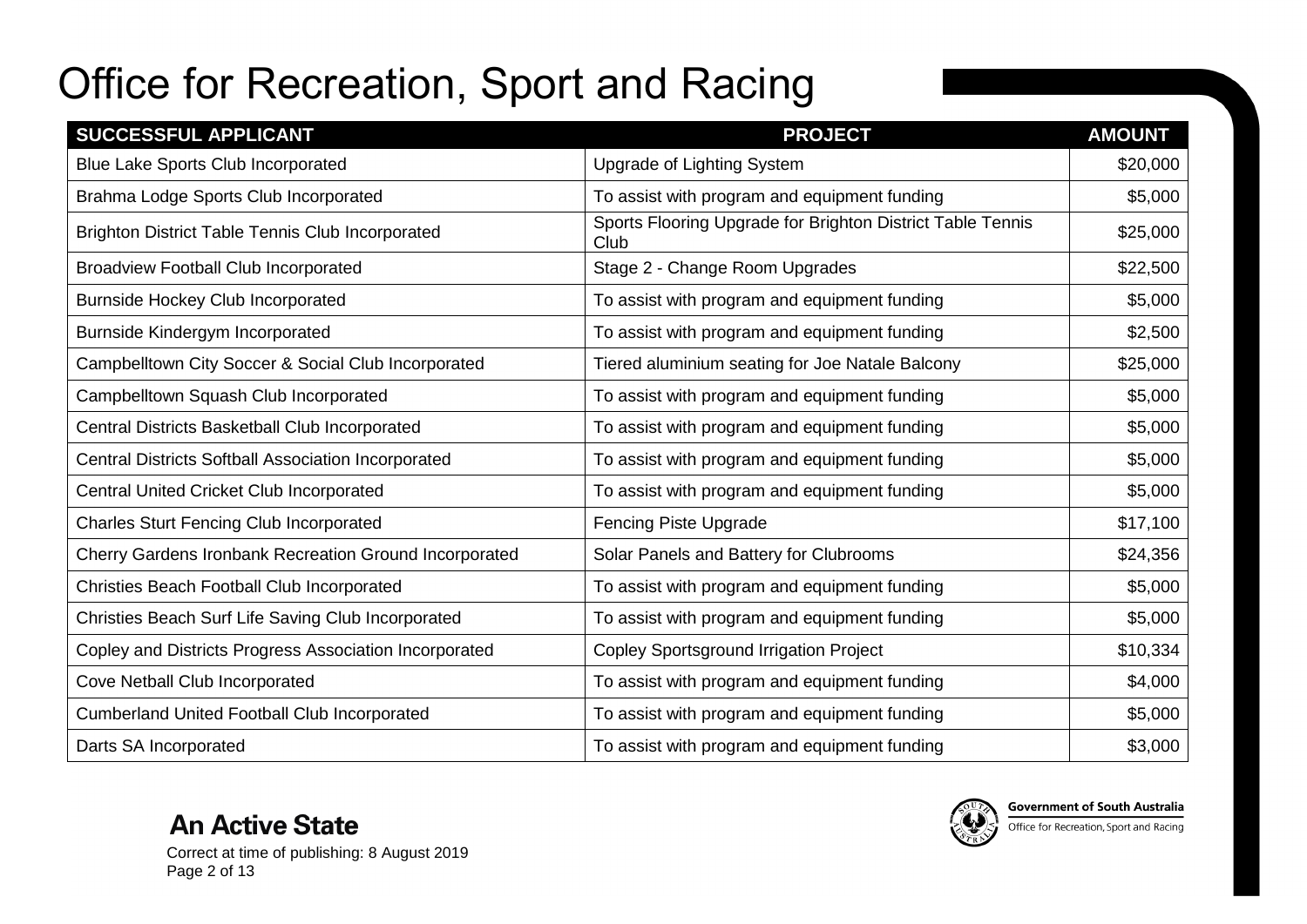| SUCCESSFUL APPLICANT                                | <b>PROJECT</b>                                              | <b>AMOUNT</b> |
|-----------------------------------------------------|-------------------------------------------------------------|---------------|
| Dynamic Gymnastic Club Incorporated                 | Sprung Floor for Dynamic Gymnasts                           | \$25,000      |
| Dynamic Gymnastic Club Incorporated                 | To assist with program and equipment funding                | \$4,000       |
| Eastern Park Football Club Incorporated             | To assist with program and equipment funding                | \$5,000       |
| <b>Edithburgh Progress Association Incorporated</b> | Resurface Edithburgh Tennis / Netball Courts                | \$25,000      |
| Elizabeth Downs Soccer Club Incorporated            | To assist with program and equipment funding                | \$5,000       |
| Enfield Hockey Club Incorporated                    | To assist with program and equipment funding                | \$5,000       |
| <b>Enfield Tennis Club Incorporated</b>             | On-court sheltering at Branson Avenue Reserve tennis courts | \$7,781       |
| <b>Fitzroy Community Club Incorporated</b>          | To assist with program and equipment funding                | \$4,000       |
| Forestville Eagles Basketball Club Incorporated     | To assist with program and equipment funding                | \$5,000       |
| Freeling Cricket Club Incorporated                  | Freeling Cricket Club - Relocation of Training Facilities   | \$25,000      |
| Gawler Amateur Swimming Club Incorporated           | To assist with diving block upgrade                         | \$25,000      |
| Gawler BMX Club Incorporated                        | <b>Gawler BMX Starting Hill Upgrade</b>                     | \$10,491      |
| <b>Gawler Eagles FC Incorporated</b>                | To assist with program and equipment funding                | \$5,000       |
| Gleeson Football Club Incorporated                  | To assist with program and equipment funding                | \$4,000       |
| Glencoe Indoor Bowling Club Incorporated            | Replacing the Roof of the Indoor Bowling Club facilities    | \$14,000      |
| Glenelg Badminton Club Incorporated                 | To assist with program and equipment funding                | \$2,500       |
| Glenelg Surf Life Saving Club Incorporated          | Clubhouse facility refurbishment                            | \$24,903      |
| Golden Grove Cricket Club Incorporated              | To assist with program and equipment funding                | \$5,000       |
| Golden Heights Calisthenic Club Incorporated        | To assist with program and equipment funding                | \$5,000       |

**An Active State** Correct at time of publishing: 8 August 2019 Page 3 of 13

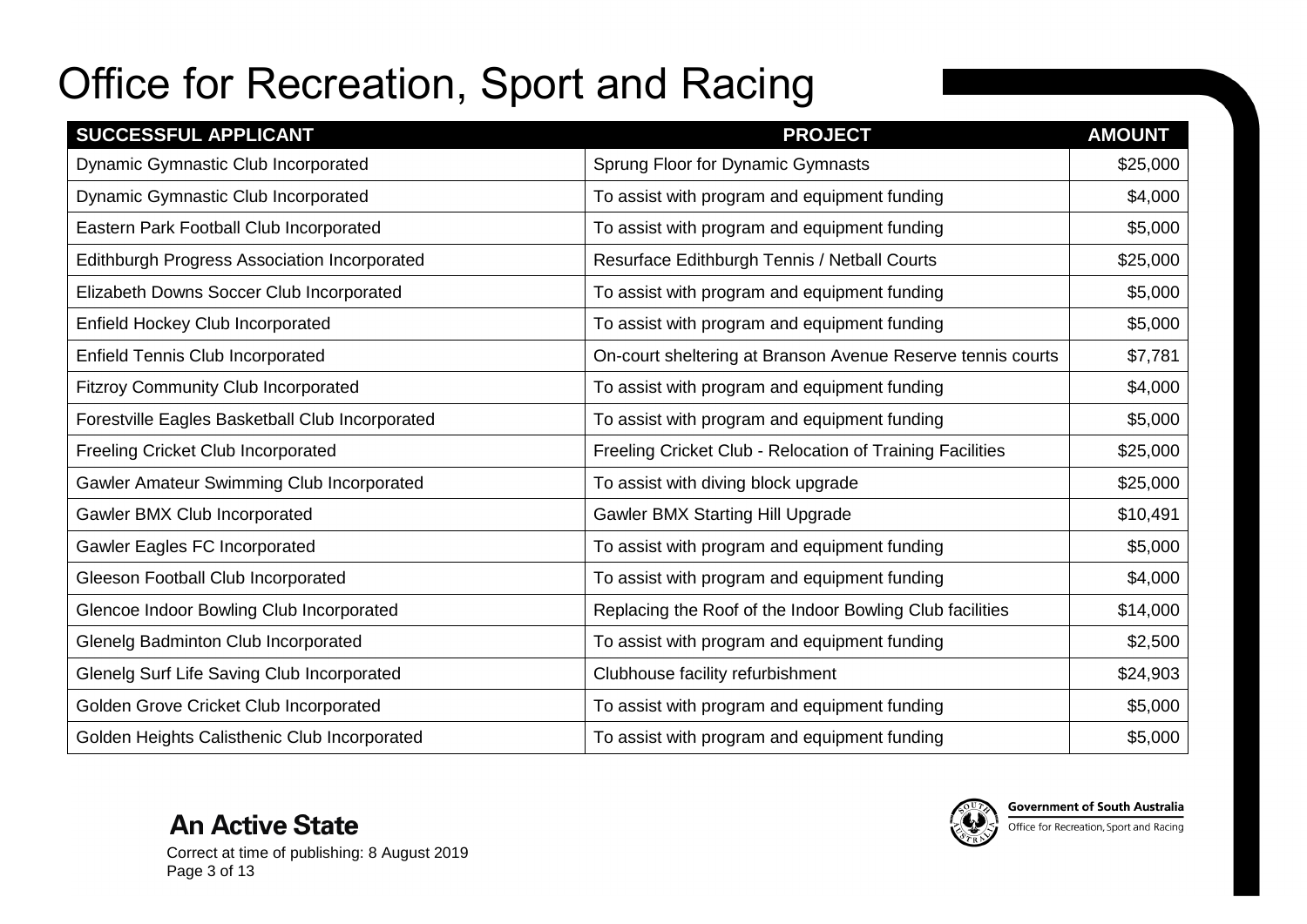| SUCCESSFUL APPLICANT                                       | <b>PROJECT</b>                                                | <b>AMOUNT</b> |
|------------------------------------------------------------|---------------------------------------------------------------|---------------|
| Goolwa Netball Club Incorporated                           | To assist with program and equipment funding                  | \$2,500       |
| Goolwa Regatta Yacht Club Incorporated                     | Installation of air-conditioning and a worksafe kitchen bench | \$12,774      |
| Grange Lawn Tennis Club Incorporated                       | To assist with program and equipment funding                  | \$5,000       |
| Great Southern Amateur Basketball Association Incorporated | To assist with program and equipment funding                  | \$5,000       |
| Greenacres Tennis Club Incorporated                        | To assist with program and equipment funding                  | \$5,000       |
| Gulnare-Redhill Football and Netball Club Incorporated     | Solar Panels and Oval Lighting                                | \$25,000      |
| Hawthorn Bowling Club Incorporated                         | Paving of irregular/uneven surface at end of C/D green        | \$18,750      |
| Hawthorn Bowling Club Incorporated                         | To assist with program and equipment funding                  | \$5,000       |
| Henley Beach Masters Swimming Club Incorporated            | To assist with program and equipment funding                  | \$5,000       |
| Hills Football League Incorporated                         | To assist with program and equipment funding                  | \$5,000       |
| Hyde Park Croquet Club Incorporated                        | Hyde Park Croquet Club 2nd Floodlit Lawn Project              | \$25,000      |
| Hyde Park Croquet Club Incorporated                        | To assist with program and equipment funding                  | \$5,000       |
| <b>Impact Practical Shooting League Incorporated</b>       | To assist with program and equipment funding                  | \$5,000       |
| Ingle Farm Junior Soccer Club Incorporated                 | To assist with program and equipment funding                  | \$4,000       |
| Ingle Farm Little Athletics Centre Incorporated            | To assist with program and equipment funding                  | \$4,000       |
| Ingle Farm Squash Club Incorporated                        | To assist with program and equipment funding                  | \$2,000       |
| Ironbank Cherry Gardens Football Club Incorporated         | To assist with program and equipment funding                  | \$2,500       |
| Ironbank Cherry Gardens Football Club Incorporated         | Goal Net for Northern end of Oval                             | \$8,050       |
| Kadina Golf Club Incorporated                              | To assist with program and equipment funding                  | \$5,000       |

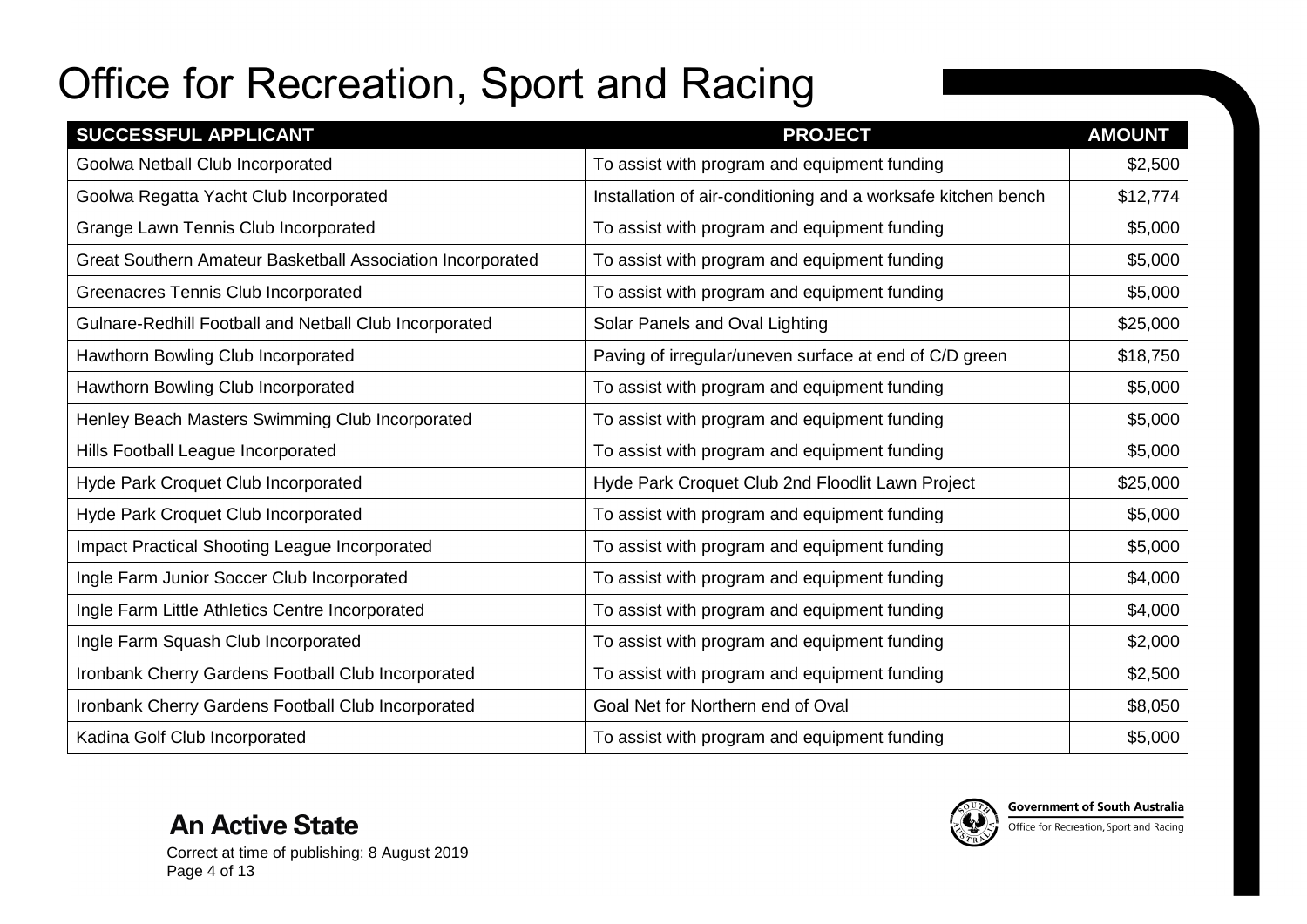| SUCCESSFUL APPLICANT                                                        | <b>PROJECT</b>                                   | <b>AMOUNT</b> |
|-----------------------------------------------------------------------------|--------------------------------------------------|---------------|
| Karadinga Sports & Recreation Centre Incorporated                           | To assist with program and equipment funding     | \$5,000       |
| Kingscote Netball Club Incorporated                                         | <b>Court Shelters</b>                            | \$3,750       |
| Koorana Gymnastics Club Incorporated                                        | To assist with program and equipment funding     | \$5,000       |
| Kybybolite Memorial Sports Club Incorporated                                | Install Automatic Pop-up Irrigation System       | \$18,500      |
| Lameroo Sports Club Incorporated                                            | Multi-Purpose Court Resurface Project            | \$20,000      |
| Laura Sporting Reserve Management Committee Incorporated                    | Laura Community Gym Upgrade and Inclusive Access | \$25,000      |
| Lobethal Football Club Incorporated                                         | <b>Trainers Door Entrance</b>                    | \$3,862       |
| Lobethal Tennis Club Incorporated                                           | To assist with program and equipment funding     | \$2,500       |
| Lockleys Bowling Club Incorporated                                          | To assist with program and equipment funding     | \$2,500       |
| Maitland Pistol and Shooting Club Incorporated                              | Air Pistol Shed Upgrade                          | \$19,171      |
| Mannum Golf Club Incorporated                                               | To assist with program and equipment funding     | \$5,000       |
| Mawson Boat Club Incorporated                                               | To assist with program and equipment funding     | \$2,500       |
| Mawson Lakes Golf Club Incorporated                                         | <b>Irrigation Upgrade</b>                        | \$25,000      |
| Mawson Lakes Golf Club Incorporated                                         | To assist with program and equipment funding     | \$5,000       |
| Maylands Sports Centre Incorporated                                         | <b>Court Surface Remediation</b>                 | \$25,000      |
| McLaren Vale Netball Club Incorporated                                      | To assist with program and equipment funding     | \$5,000       |
| Millicent and District International Basketball Association<br>Incorporated | To assist with program and equipment funding     | \$5,000       |
| Millicent Football and Netball Club Incorporated                            | Solar Panels for Clubrooms' Roof                 | \$20,000      |
| Millswood Croquet Club Incorporated                                         | Grounds Upgrade                                  | \$25,000      |

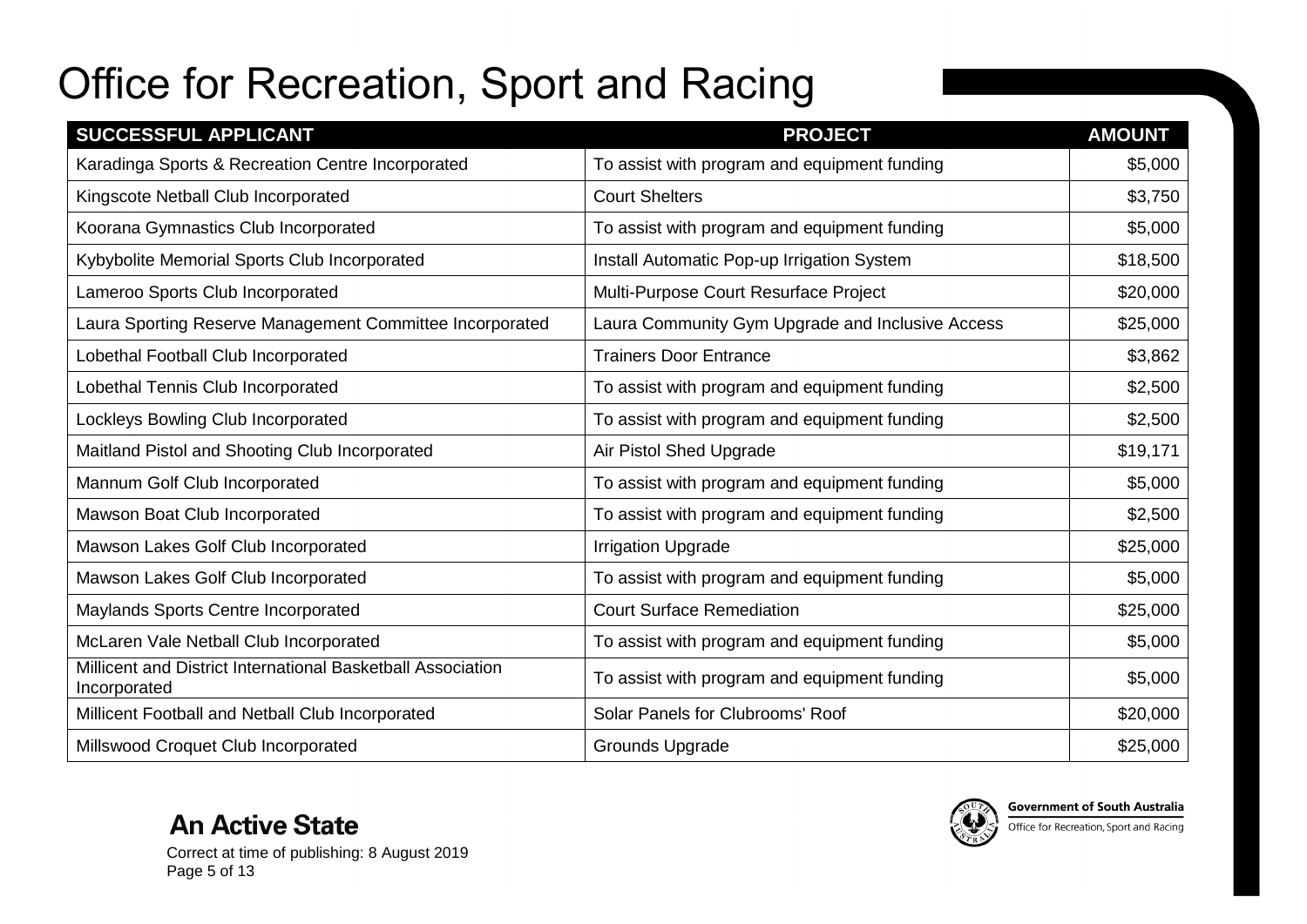| SUCCESSFUL APPLICANT                                | <b>PROJECT</b>                               | <b>AMOUNT</b> |
|-----------------------------------------------------|----------------------------------------------|---------------|
| Mitcham Football Club Incorporated                  | <b>Back Stop Netting</b>                     | \$11,250      |
| Moana Surf Life Saving Club Incorporated            | To assist with program and equipment funding | \$5,000       |
| Modbury Vista Soccer Club Incorporated              | To assist with program and equipment funding | \$5,000       |
| Monarto Cricket Club Incorporated                   | Solar system for Monarto Cricket Club        | \$6,857       |
| Moonta Golf Club Incorporated                       | To assist with program and equipment funding | \$5,000       |
| Morphett Vale Football and Sports Club Incorporated | To assist with program and equipment funding | \$5,000       |
| Morphett Vale Youth Club Incorporated               | To assist with program and equipment funding | \$5,000       |
| Mount Barker Bowling Club Incorporated              | <b>Bowling Green Surface Refurbishment</b>   | \$25,000      |
| Mount Gambier & District Pony Club Incorporated     | Upgrade of MGDPC arena 2                     | \$15,422      |
| Mountain Pony Club Incorporated                     | To assist with program and equipment funding | \$5,000       |
| Munno Para City Soccer And Sports Club Incorporated | To assist with program and equipment funding | \$5,000       |
| Murray Bridge Rifle Club Incorporated               | To assist with program and equipment funding | \$5,000       |
| Mylor Netball Club Incorporated                     | <b>Court Resurfacing</b>                     | \$25,000      |
| Northern Districts Baseball Club Incorporated       | To assist with program and equipment funding | \$5,000       |
| Northern Districts Cricket Club Incorporated        | To assist with program and equipment funding | \$5,000       |
| Northern Districts Cricket Club Incorporated        | <b>NDCC Cricket Nets Upgrade</b>             | \$25,000      |
| Old Ignatians Netball Club Incorporated             | To assist with program and equipment funding | \$2,500       |
| One Tree Hill Soccer Club Incorporated              | Solar Installation                           | \$24,030      |
| Onkaparinga Canoe Club Incorporated                 | To assist with program and equipment funding | \$5,000       |



Correct at time of publishing: 8 August 2019 Page 6 of 13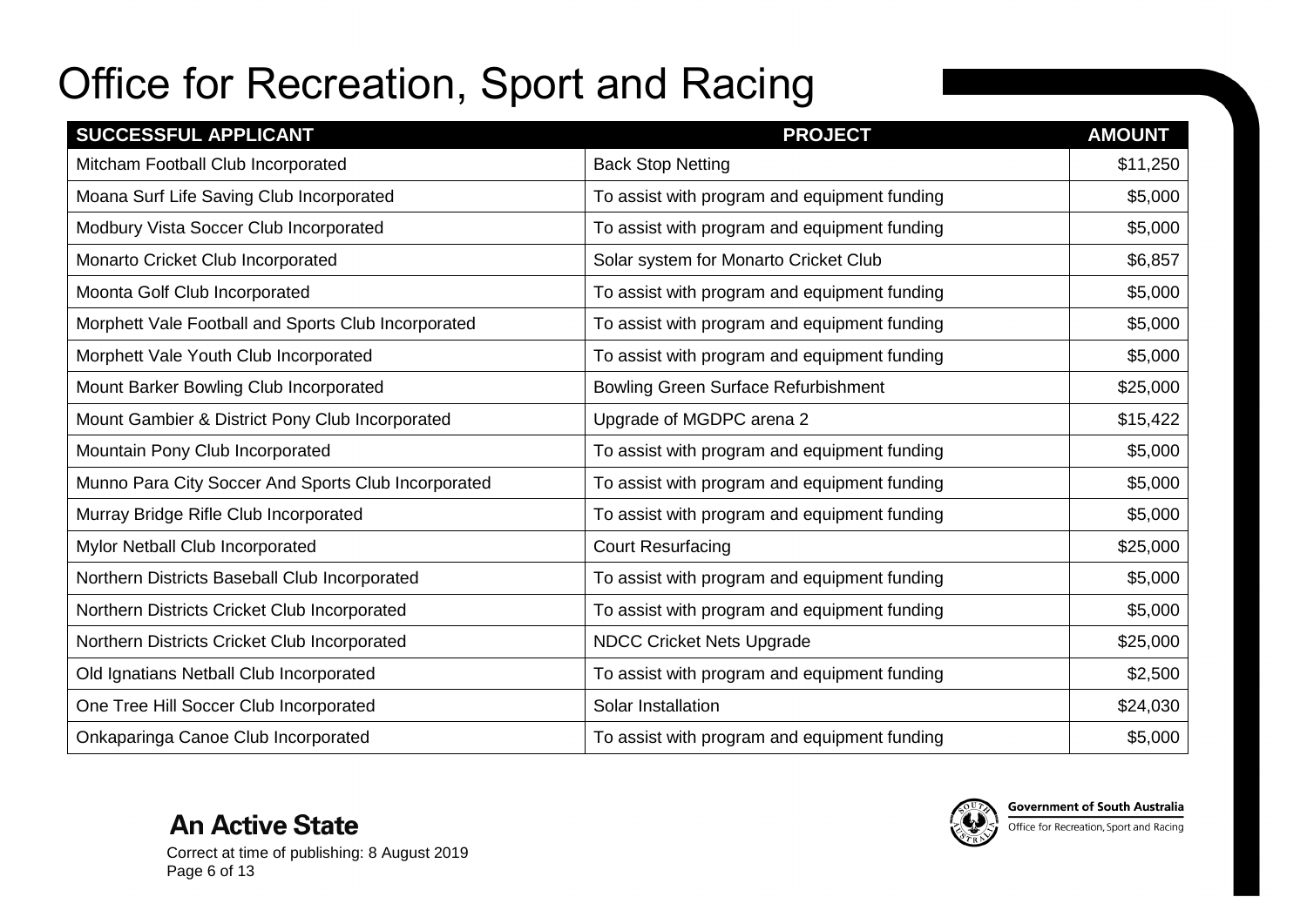| SUCCESSFUL APPLICANT                                    | <b>PROJECT</b>                                                         | <b>AMOUNT</b> |
|---------------------------------------------------------|------------------------------------------------------------------------|---------------|
| Orroroo Football Club Incorporated                      | To assist with program and equipment funding                           | \$5,000       |
| Para Hills United Soccer Club Incorporated              | To assist with program and equipment funding                           | \$5,000       |
| Parafield Gardens Judo Club Incorporated                | To assist with program and equipment funding                           | \$2,500       |
| Parndana Sports Club Incorporated                       | To assist with program and equipment funding                           | \$5,000       |
| Payneham Cricket Club Incorporated                      | Upgrade of Payneham Oval Cricket Training Facility                     | \$5,000       |
| Pembroke Old Scholars Association Incorporated          | To assist with program and equipment funding                           | \$2,500       |
| Penola Football Club Incorporated                       | To assist with program and equipment funding                           | \$5,000       |
| Pinnaroo Tennis Club Incorporated                       | Pinnaroo Tennis Club Facility Upgrade - Flood Lighting<br>Installation | \$25,000      |
| Playford Aquatic Club Incorporated                      | To assist with program and equipment funding                           | \$5,000       |
| Plympton/Halifax Calisthenics Club Incorporated         | New Flooring                                                           | \$16,584      |
| Polonia Adelaide Sports Club Incorporated               | To assist with program and equipment funding                           | \$5,000       |
| Port Adelaide Cycling Club Incorporated                 | To assist with program and equipment funding                           | \$5,000       |
| Port Adelaide District Hockey Club Incorporated         | To assist with program and equipment funding                           | \$2,500       |
| Port Augusta St Josephs Netball Club Incorporated       | To assist with program and equipment funding                           | \$5,000       |
| Port Elliot Bowling Club Incorporated                   | To assist with program and equipment funding                           | \$5,000       |
| Port Lincoln Hockey Association Incorporated            | To assist with program and equipment funding                           | \$5,000       |
| Port Neill Districts Community Sports Club Incorporated | Playground Upgrade                                                     | \$25,000      |
| Port Noarlunga Cricket Club Incorporated                | To assist with program and equipment funding                           | \$5,000       |
| Port Noarlunga Netball Club Incorporated                | To assist with program and equipment funding                           | \$5,000       |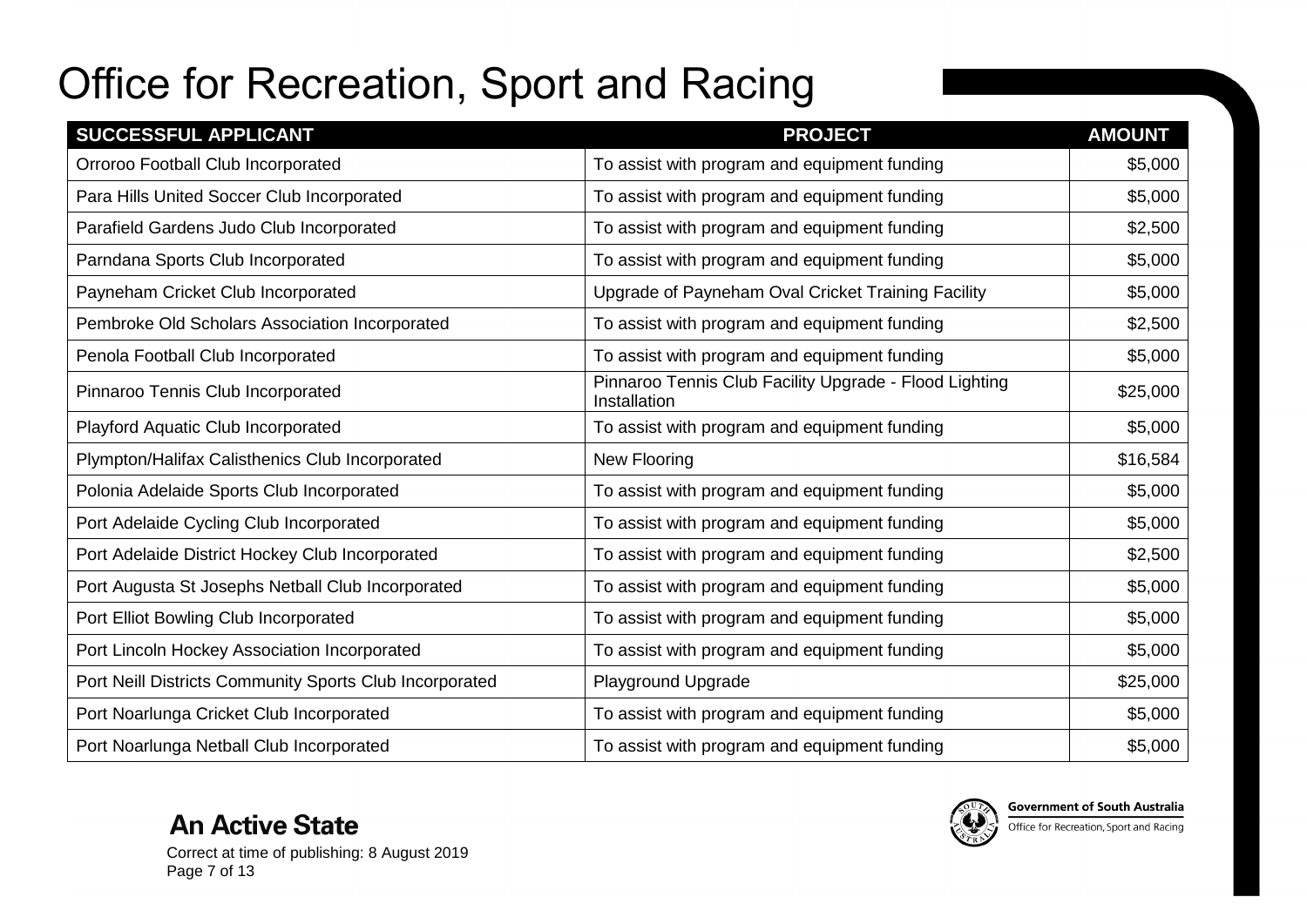| SUCCESSFUL APPLICANT                                           | <b>PROJECT</b>                                         | <b>AMOUNT</b> |
|----------------------------------------------------------------|--------------------------------------------------------|---------------|
| Port Noarlunga Soldiers' Memorial Bowling Green Incorporated   | Score Boards Upgrade and Permanent Installation        | \$8,288       |
| Port Noarlunga Soldiers' Memorial Bowling Green Incorporated   | To assist with program and equipment funding           | \$4,212       |
| Port Noarlunga Surf Life Saving Club Incorporated              | To assist with program and equipment funding           | \$2,500       |
| Portland Football Club Incorporated                            | To assist with program and equipment funding           | \$3,500       |
| Quorn Bowling Club Incorporated                                | To assist with program and equipment funding           | \$2,000       |
| Renmark Basketball Club Incorporated                           | Renmark Basketball Club Backboard and ring replacement | \$25,000      |
| Reynella Community Centre Bowling Club Incorporated            | <b>B Green Southern Shelter Replacement</b>            | \$25,000      |
| Ridgehaven Calisthenics Club Incorporated                      | To assist with program and equipment funding           | \$4,190       |
| Riverland Turf Cricket Association Incorporated                | Installation of Doors for Female Friendly Change rooms | \$10,120      |
| Riverton Bowling Club Incorporated                             | <b>Upgrade Floodlighting</b>                           | \$21,500      |
| Riverton Saddleworth Marrabel United Netball Club Incorporated | To assist with program and equipment funding           | \$5,000       |
| Rostrevor Old Collegians Football Club Incorporated            | To assist with program and equipment funding           | \$5,000       |
| SA Dragons Abreast Incorporated                                | To assist with program and equipment funding           | \$5,000       |
| Salisbury Bowling Club Incorporated                            | To assist with program and equipment funding           | \$5,000       |
| Salisbury Football Club Incorporated                           | To assist with program and equipment funding           | \$5,000       |
| Salisbury Inter Soccer Club Incorporated                       | To assist with program and equipment funding           | \$5,000       |
| Saltbush Orienteers Incorporated                               | To assist with program and equipment funding           | \$4,000       |
| Sapphires Netball Club Incorporated                            | To assist with program and equipment funding           | \$5,000       |
| Scotch Old Collegians Women's Football Club Incorporated       | To assist with program and equipment funding           | \$5,000       |

Correct at time of publishing: 8 August 2019 Page 8 of 13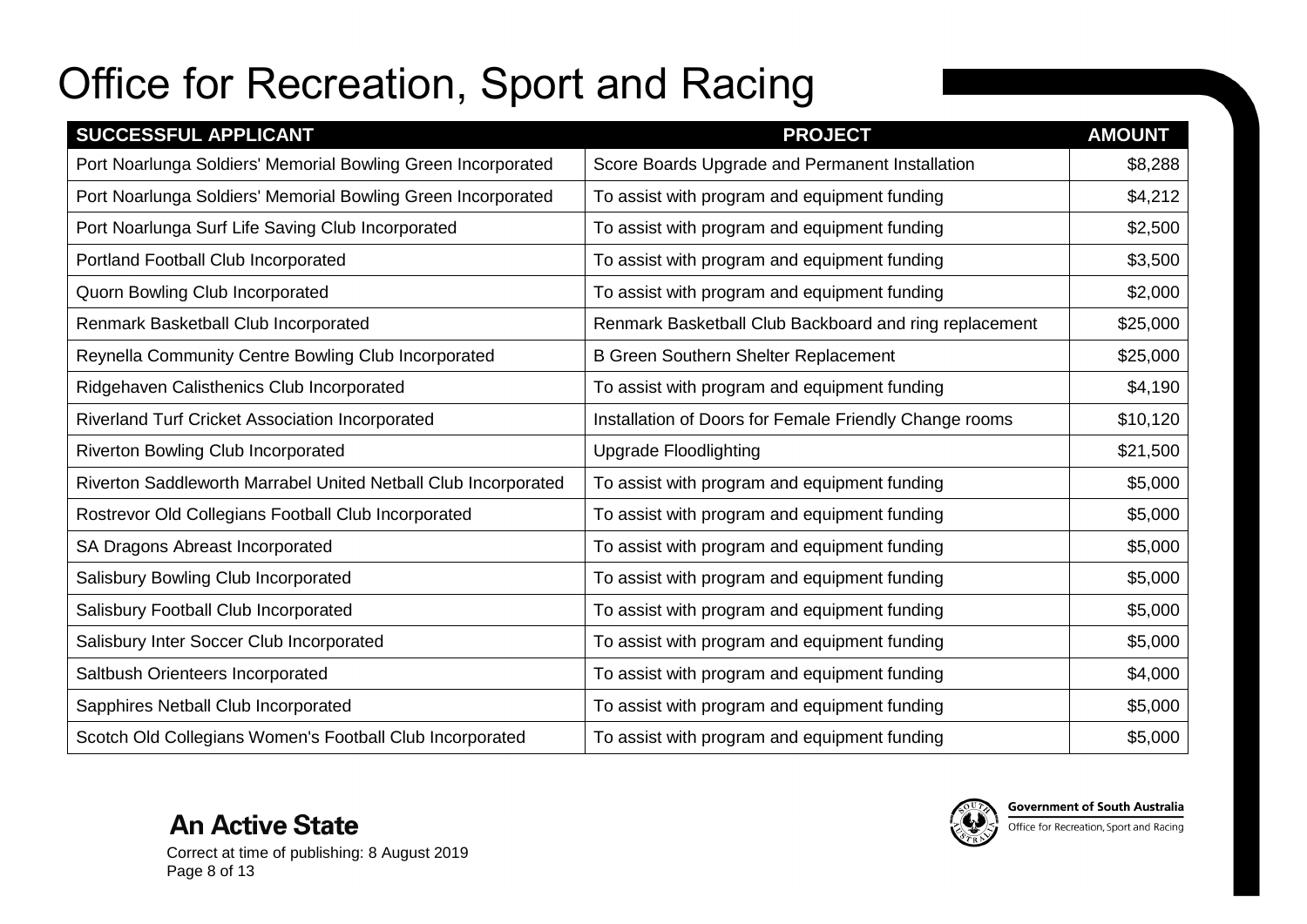| SUCCESSFUL APPLICANT                                           | <b>PROJECT</b>                                                                          | <b>AMOUNT</b> |
|----------------------------------------------------------------|-----------------------------------------------------------------------------------------|---------------|
| Seacliff Community Recreation Association Incorporated         | <b>Seacliff Sustainability Stage 2</b>                                                  | \$16,500      |
| Seacliff Community Recreation Association Incorporated         | To assist with program and equipment funding                                            | \$4,000       |
| Seaside Tennis Club Incorporated                               | Seaside Tennis Club - Flood Lighting Project                                            | \$25,000      |
| Skinny Lattes Cycling Club Incorporated                        | To assist with program and equipment funding                                            | \$5,000       |
| Somerton Bowling Club Incorporated                             | To assist with program and equipment funding                                            | \$5,000       |
| Somerton Surf Life-Saving Club Incorporated                    | To assist with program and equipment funding                                            | \$5,000       |
| South Australia Police Pistol Club Incorporated                | SA Police Pistol Club Facilities Upgrade                                                | \$25,000      |
| South Australian Table Tennis Officiating Council Incorporated | To assist with program and equipment funding                                            | \$5,000       |
| South Coast Athletics Centre Incorporated                      | To assist with program and equipment funding                                            | \$5,000       |
| South Whyalla Cricket Club Incorporated                        | To assist with program and equipment funding                                            | \$5,000       |
| Southern Athletic Club Incorporated                            | To assist with program and equipment funding                                            | \$5,000       |
| Southern Districts Baseball Club Incorporated                  | To assist with program and equipment funding                                            | \$5,000       |
| Southern Go Kart Club Incorporated                             | Southern Go Kart Club Solar panel installation                                          | \$12,732      |
| Southern Performance Swimming Club Incorporated                | To assist with program and equipment funding                                            | \$5,000       |
| Southern Vales Practical Shooting League Incorporated          | Provision of a 10kW Off Grid Electrical Power System with<br>Lithium Ion Battery Backup | \$25,000      |
| Southern Yorke Peninsula Basketball Association Incorporated   | Insulation                                                                              | \$25,000      |
| St. Peter's Collegians' Athletics Club Incorporated            | To assist with program and equipment funding                                            | \$5,000       |
| Steel United Soccer & Social Club Incorporated                 | <b>Steel United Soccer Club Solar Project</b>                                           | \$25,000      |
| Strathalbyn Softball Club Incorporated                         | <b>Batting Pitching Tunnels</b>                                                         | \$18,050      |



Correct at time of publishing: 8 August 2019 Page 9 of 13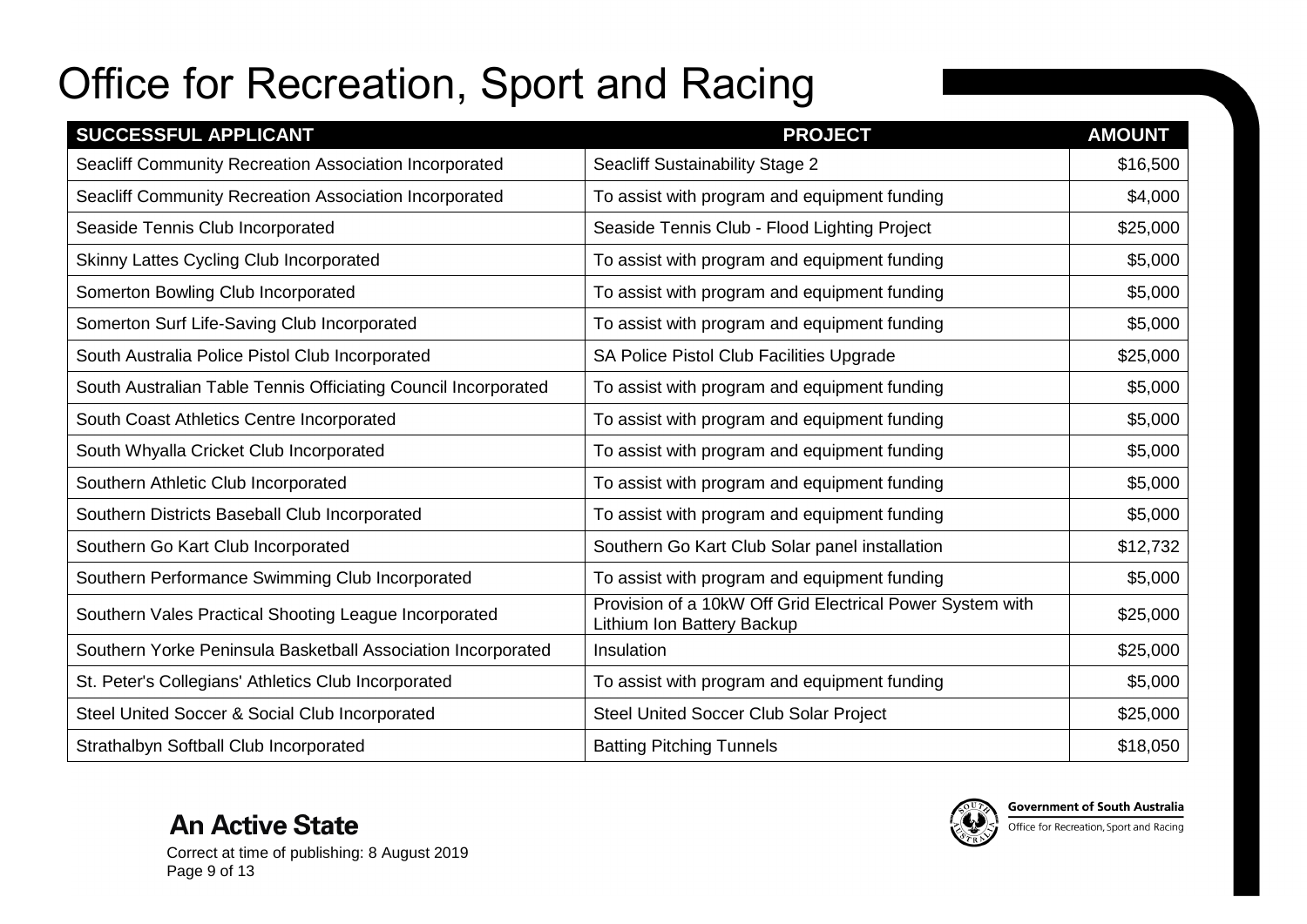| SUCCESSFUL APPLICANT                                                        | <b>PROJECT</b>                                                        | <b>AMOUNT</b> |
|-----------------------------------------------------------------------------|-----------------------------------------------------------------------|---------------|
| Strathalbyn Strikers FC Incorporated                                        | To assist with program and equipment funding                          | \$5,000       |
| Strathalbyn Tennis Club Incorporated                                        | <b>Installation of Solar Panels</b>                                   | \$6,800       |
| Sturt Lacrosse Club Incorporated                                            | To assist with program and equipment funding                          | \$2,500       |
| Sturt Lions Football Club Incorporated                                      | To assist with program and equipment funding                          | \$5,000       |
| Tea Tree Gully Athletics Centre Incorporated                                | Jumps Area Resurfacing                                                | \$25,000      |
| Tea Tree Gully B.M.X. Club Incorporated                                     | Tea Tree Gully BMX Club - Lighting Installation                       | \$25,000      |
| Tea Tree Gully District Football Club Incorporated                          | To assist with program and equipment funding                          | \$5,000       |
| Tea Tree Gully Motocross Club Incorporated                                  | To assist with program and equipment funding                          | \$5,000       |
| Team Skate FX Incorporated                                                  | To assist with program and equipment funding                          | \$5,000       |
| The Acacia Gold Vaulting Club Incorporated                                  | To assist with program and equipment funding                          | \$4,500       |
| The Acacia Gold Vaulting Club Incorporated                                  | Outdoor arena surface upgrade                                         | \$5,000       |
| The All Boys' and All Girls' Club Incorporated                              | <b>Gymnastics Floor</b>                                               | \$25,000      |
| The All Boys' and All Girls' Club Incorporated                              | To assist with program and equipment funding                          | \$5,000       |
| The Barossa Valley Hockey Association Incorporated                          | To assist with program and equipment funding                          | \$2,250       |
| The Clare Golf Club Incorporated                                            | To assist with program and equipment funding                          | \$5,000       |
| The Cove B.M.X. Club Incorporated                                           | To assist with program and equipment funding                          | \$3,176       |
| The Frontier Shooting Club of South Australia - SSAA (SA) -<br>Incorporated | <b>Toilet Block</b>                                                   | \$18,651      |
| The Hahndorf Bowling Club Incorporated                                      | To assist with program and equipment funding                          | \$5,000       |
| The Henley & Grange Baseball Club Incorporated                              | Multi Purpose Football / Baseball / Softball Coaches<br>Boxes/Dugouts | \$10,000      |

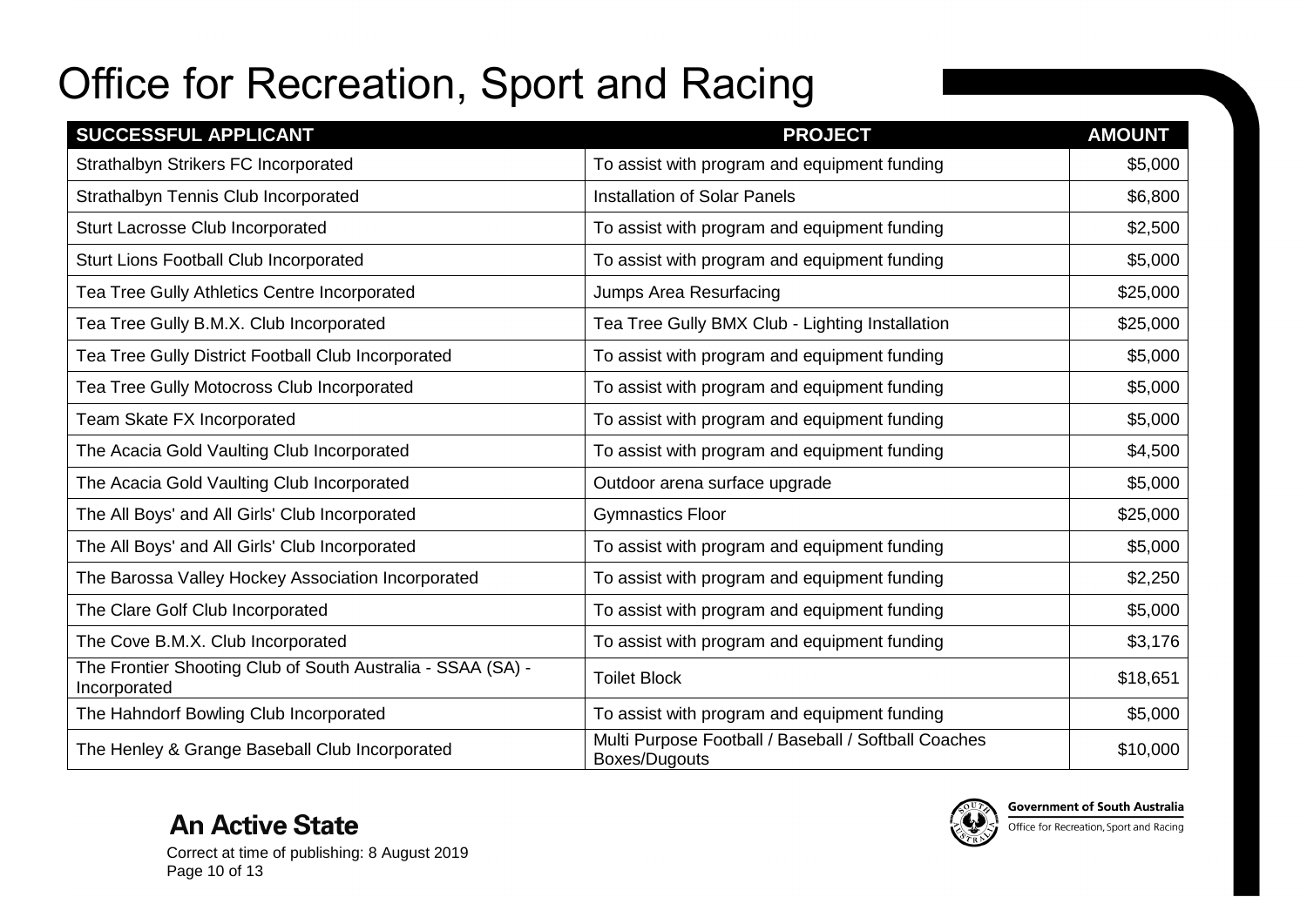| SUCCESSFUL APPLICANT                                                                | <b>PROJECT</b>                                                                                     | <b>AMOUNT</b> |
|-------------------------------------------------------------------------------------|----------------------------------------------------------------------------------------------------|---------------|
| The Hope Valley Tennis and Netball Club Incorporated                                | To assist with program and equipment funding                                                       | \$5,000       |
| The Jamestown Peterborough Football and Netball Club<br>Incorporated                | Jamestown Peterborough Complex Energy Efficiency Project                                           | \$25,000      |
| The Kalangadoo Netball Club Incorporated                                            | Kalangadoo Netball Club Flood Lighting Upgrade                                                     | \$25,000      |
| The Port Elliot Oval Management Committee Incorporated                              | Installation of solar panels to shared clubrooms.                                                  | \$9,500       |
| The Pulteney Old Scholars Football Club Incorporated                                | To assist with program and equipment funding                                                       | \$3,820       |
| The Scout Association of Australia - SA Branch - Darlington Scout<br>Group          | To assist Darlington Scout Group with program and<br>equipment funding                             | \$5,000       |
| The Scout Association of Australia - SA Branch - Glen Osmond<br><b>Scout Group</b>  | To assist Glen Osmond Scout Group with program and<br>equipment funding                            | \$5,000       |
| The Scout Association of Australia - SA Branch - Happy Valley<br><b>Scout Group</b> | To assist Happy Valley Scout Group with program and<br>equipment funding                           | \$5,000       |
| The Scout Association of Australia - SA Branch - Scout Sub Aqua<br>Group            | To assist Scout Sub Aqua Group with program and<br>equipment funding                               | \$5,000       |
| The Sporting Shooters Association of Australia (Moonta)<br>Incorporated             | Solar & Battery Power Supply                                                                       | \$25,000      |
| The Strathalbyn Football Club Incorporated                                          | Safety Backstop - Strathalbyn Football Club (Northern End)                                         | \$15,797      |
| The Sturt Pistol and Shooting Club Incorporated                                     | Supply and Installation of Solar Panels and Inverter System<br>plus associated electrical upgrades | \$12,324      |
| The Sunnybrae Pony Club Incorporated                                                | Electric Gates for a Safer, More Secure, Sunnybrae Pony<br>Club                                    | \$10,007      |
| The Virginia Football Club Incorporated                                             | To assist with program and equipment funding                                                       | \$5,000       |
| Tiki Netball Club Incorporated                                                      | To assist with program and equipment funding                                                       | \$5,000       |
| <b>Tintinara Golf Club Incorporated</b>                                             | Solar Installation for golf club                                                                   | \$24,750      |
| Tjuringa Orienteers Incorporated                                                    | To assist with program and equipment funding                                                       | \$5,000       |



Correct at time of publishing: 8 August 2019 Page 11 of 13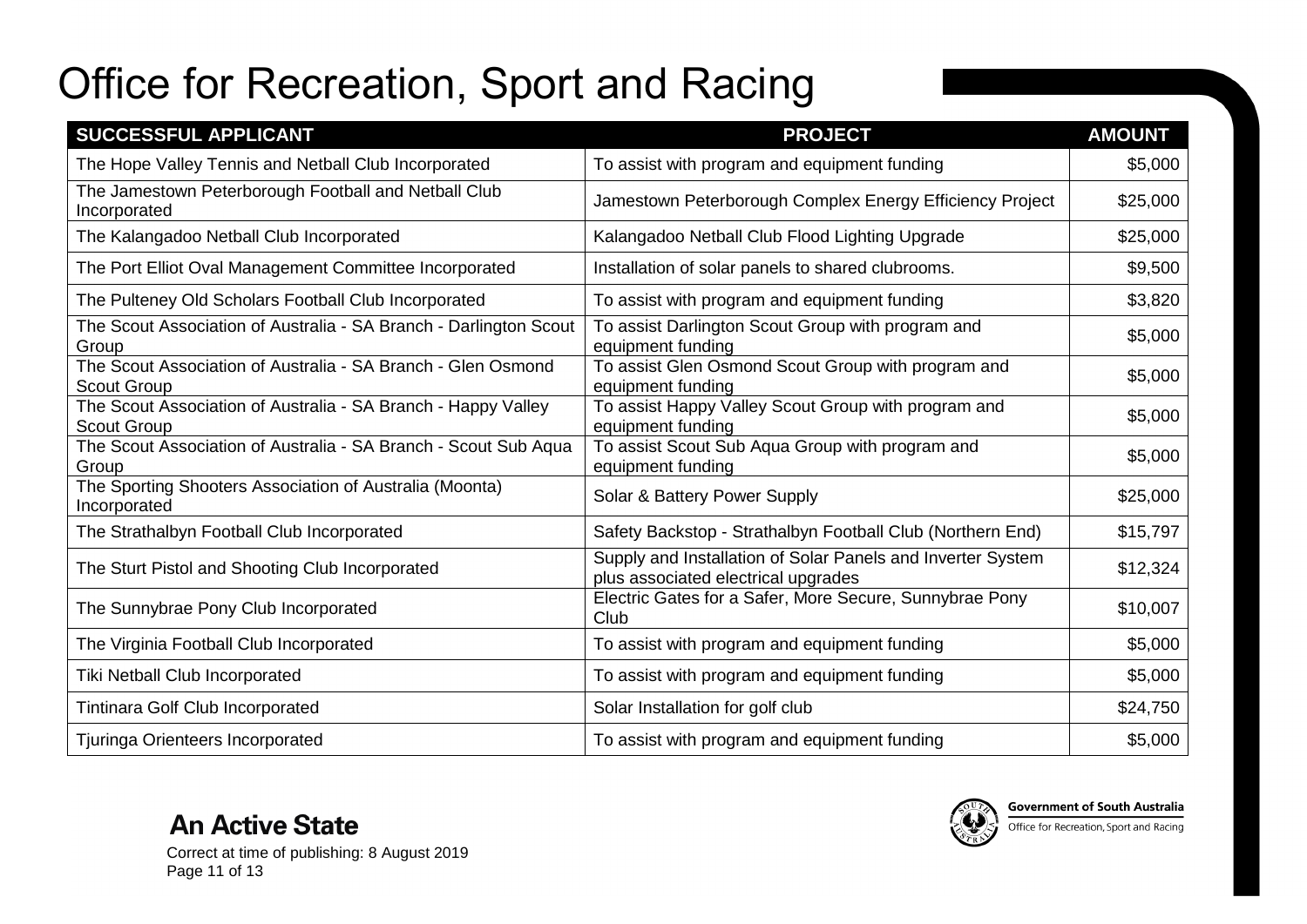| SUCCESSFUL APPLICANT                                   | <b>PROJECT</b>                                       | <b>AMOUNT</b> |
|--------------------------------------------------------|------------------------------------------------------|---------------|
| Toorak Burnside Bowling Club Incorporated              | To assist with program and equipment funding         | \$5,000       |
| <b>Toorak Burnside Bowling Club Incorporated</b>       | <b>Bowling Green Overhead Lighting</b>               | \$5,000       |
| Torrens Valley Community Kindergym Incorporated        | To assist with program and equipment funding         | \$5,000       |
| <b>Torrens Valley Soccer Club Incorporated</b>         | Upgrade & installation of change rooms & toilets     | \$25,000      |
| Tranmere Bowling and Tennis Club Incorporated          | To assist with program and equipment funding         | \$5,000       |
| Ungarra & Districts Community Sports Club Incorporated | To assist with program and equipment funding         | \$5,000       |
| Valley View Tennis Club Incorporated                   | Crack Repair & High Pressure Cleaning of 6 Courts    | \$6,810       |
| W.T.B. Soccer Club Incorporated                        | To assist with program and equipment funding         | \$5,000       |
| Walkerville Bowling and Community Club Incorporated    | To assist with program and equipment funding         | \$2,000       |
| Walkerville Cricket Club Incorporated                  | Walkerville Oval Cricket Practice Nets Refurbishment | \$6,798       |
| Watervale Bowling Club Incorporated                    | Green replacement                                    | \$25,000      |
| Weekend Warriors Amateur Soccer Club Incorporated      | To assist with program and equipment funding         | \$5,000       |
| West Gambier Netball Club Incorporated                 | To assist with program and equipment funding         | \$5,000       |
| West Lakes Tennis Club Incorporated                    | West Lakes Tennis Club - Canteen Upgrade             | \$20,000      |
| West Torrens District Cricket Club Incorporated        | To assist with program and equipment funding         | \$5,000       |
| Western Magic District Basketball Club Incorporated    | To assist with program and equipment funding         | \$5,000       |
| Whyalla Tennis Association Incorporated                | To assist with program and equipment funding         | \$4,000       |
| Woodville District Basketball Club Incorporated        | To assist with program and equipment funding         | \$5,000       |
| Woodville District Table Tennis Club Incorporated      | Airconditioning of Woodville Table Tennis Club       | \$13,000      |

**An Active State** Correct at time of publishing: 8 August 2019 Page 12 of 13